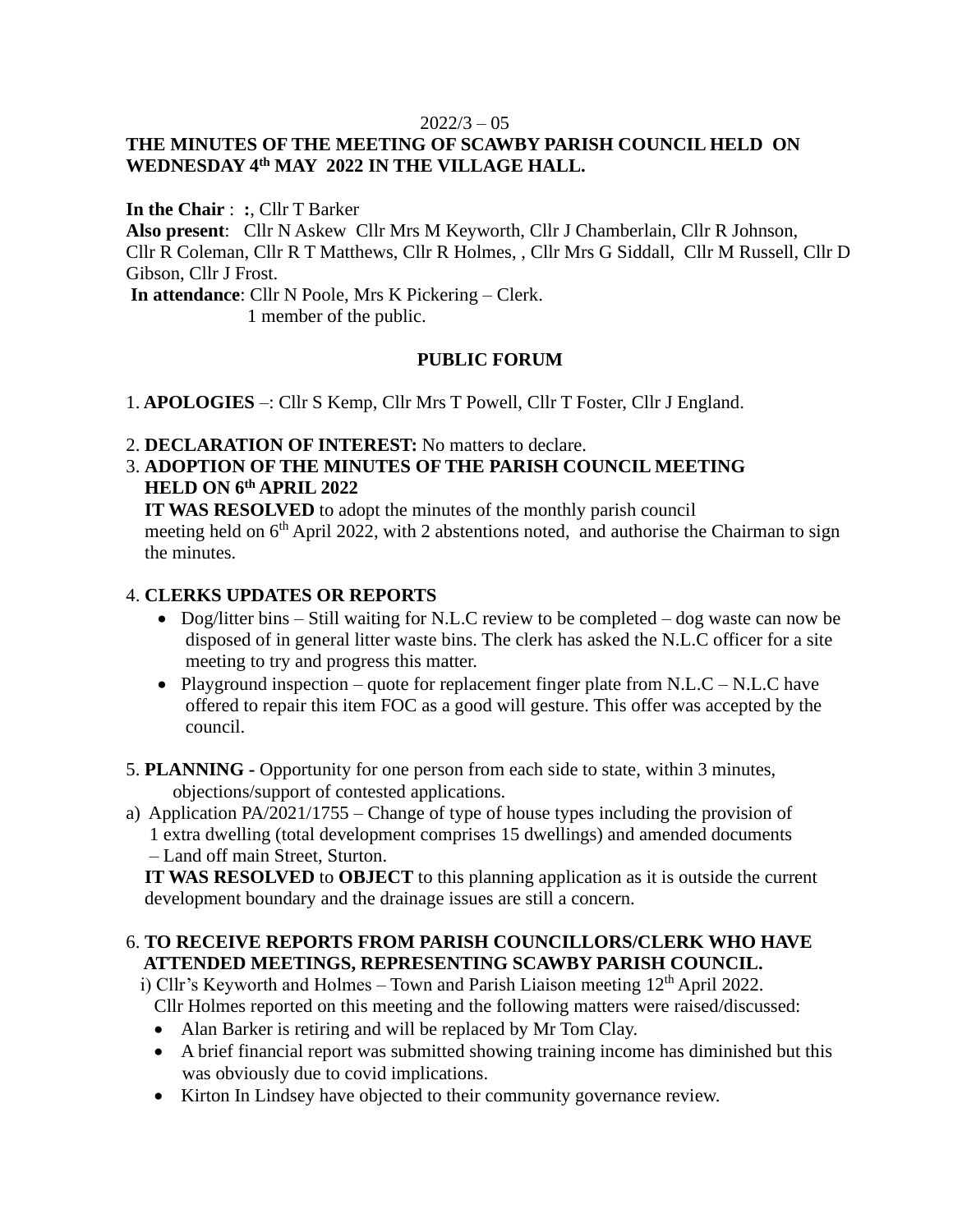- Members are reminded that the relationship between councillors and members of the public must always be courteous and polite.
- A discussion took place regarding email addresses for councillors in that it was suggested that personal email addresses should not be used – further investigation on this matter will take place.
- Cllr Holmes raised the issue of the maintenance of churchyards and cemeteries in particular the responsibility of loose headstones. If a relative cannot maintain the headstone, the safety of such stones can fall on the parish council.

## **7. CORRESPONDENCE**

- ERNLLCA newsletter
- ERNLLCA/NALC various information emails and training courses
- Scawby and Brigg Guides request for financial assistance
- Various emails from Co-op regarding notice board and community garden
- Audit information for 2022
- Countryside Voices magazine

## **8. FINANCE**

| <b>Payee</b>                       |             | Amount   |
|------------------------------------|-------------|----------|
| Clerk - Salary - April             | <b>BACS</b> | 609.06   |
| Clerk - Expenses :                 |             |          |
| Stationery//photocopying $-27.34$  |             |          |
| Stamps - 11.45                     |             |          |
| Travel $-19.50$                    |             |          |
| <b>TOTAL EXPENSES</b>              | <b>BACS</b> | 58.29    |
| $HMRC - Clerks$ tax                | <b>BACS</b> | 10.60    |
| <b>Sissons Gardening Services</b>  | <b>BACS</b> | 607.81   |
| (Monthly payment $-April$ )        |             |          |
| Anglian Water                      | <b>BACS</b> | 34.52    |
| Hetts, Johnson, Whiting            | <b>BACS</b> | 900.00   |
| (Allotment rent)                   |             |          |
| <b>BHIB</b> Insurance              | <b>BACS</b> | 3,310.02 |
| A Sissons                          | <b>BACS</b> | 1,926.00 |
| <b>Barton Mowing Services</b>      | <b>BACS</b> | 588.00   |
| Scawby and Brigg Guides – donation | <b>BACS</b> | 500.00   |
| <b>Opus Energy</b>                 | DD          | 152.02   |
| (War memorial and pavilion)        |             |          |
| Xero                               | DD          | 31.20    |

 **The accounts for payment were proposed by Cllr R T Matthews and seconded by Cllr R Johnson and unanimously agreed.** 

**INCOME RECEIVED :** April: Precept – half payment - £20,416.00

Allbones – allotment rent - £900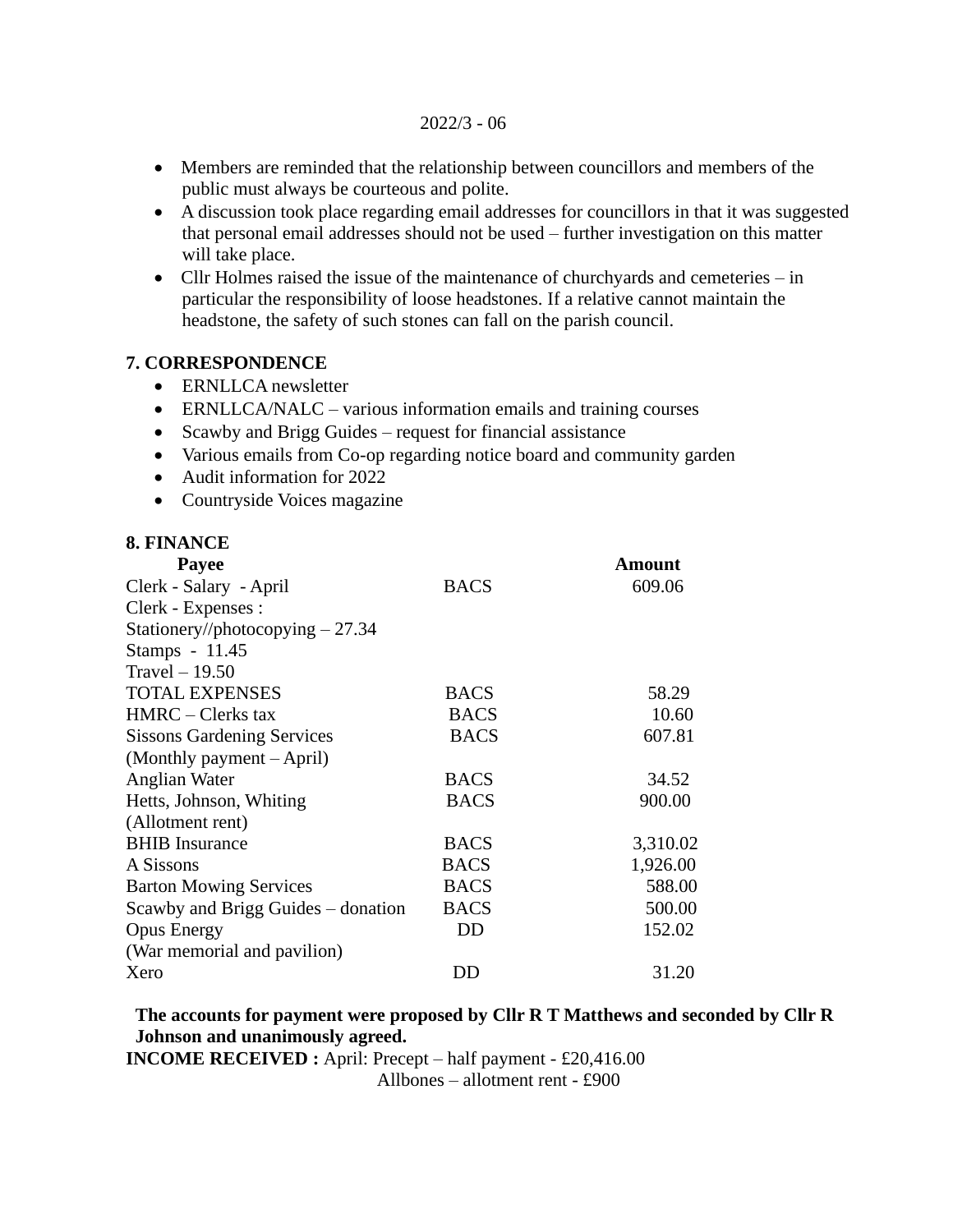ii. The financial statement – The final financial statement will commence for the new year shortly.

iii. To give consideration to providing financial support to Scawby and Brigg Guides – letter and accounts circulated.

**Motion**: To provide a donation of £500 – proposed by Cllr Frost, seconded by Cllr Johnson and unanimously agreed.

**IT WAS RESOLVED** to provide a donation of £500 to the Scawby and Brigg Guides group. iv. To give consideration to the quotation to re-print the 'Stepping Back In Time' book of Scawby - £450.00

**IT WAS RESOLVED** to set a budget of £560 to print 200 books. This will be repaid to the parish council (via a donation) from the sale of the books.

# 9. **POLICE MATTERS**

i) New Police matters: There have been a number of vehicles stolen from within Scawby recently.

Cllr Gibson asked for the provision of cctv to be an agenda item next month due to the escalating crime in the village.

# 10. **NORTH LINCOLNSHIRE COUNCIL HIGHWAYS MATTERS**

i. To receive reports from Ridge Ward Councillors: Cllr Poole explained the forthcoming boundary changes and the impact of these changes in the Ridge Ward. A discussion took place regarding public transport in the village in that Hornsbys have removed a service. The 'Just Go' service is working well but unfortunately the administration of advising 'Just Go' that the Hornsby service has been reduced has not happened yet and therefore residents are having difficulty booking a 'Just Go' service to replace the Hornsbys service. Cllr Poole and Keyworth will try to ensure this matter is resolved. There are no firm plans/offers for The Grove property as yet. A discussion took place regarding the 'No Parking On Verges' yellow notice which the parish councillors use to advise residents. Cllr Holmes has been advised by N.L.C that this notice is false and cannot be enforced. Sheena Alexander from N.L.C has made a site visit to Scawby Brook, asked a resident not to park on the grass verge and spoke to Cllr Holmes about the notices. The meeting felt that the notices are legitimate and that Scawby village was part of a pilot scheme which had been extended to Scawby Brook. Cllr Poole agreed to raise this matter with officers at a meeting next week.

ii.Review of action list : The bus shelter on Ermine Street has been painted – thanks to Cllr Barker. A discussion took place regarding extending the planter at the village hall to close the gap which is becoming a safety issue. Cllr Powell had received a quote to extend this planter of approximately £450. The meeting questioned whether the parish council should be paying for this work or in fact the village hall should. It was agreed in principal(with one vote against) to set a budget of £450 for this work but to speak to the village hall about their possible contribution to this work.

iii.Neighbourhood Plan – Links to Appleby and Worlaby neighbourhood plans have been circulated. Cllr Sidall suggested that the chairman of Appleby parish council be invited to a parish council meeting to advise of his experience of undertaking the neighbourhood plan.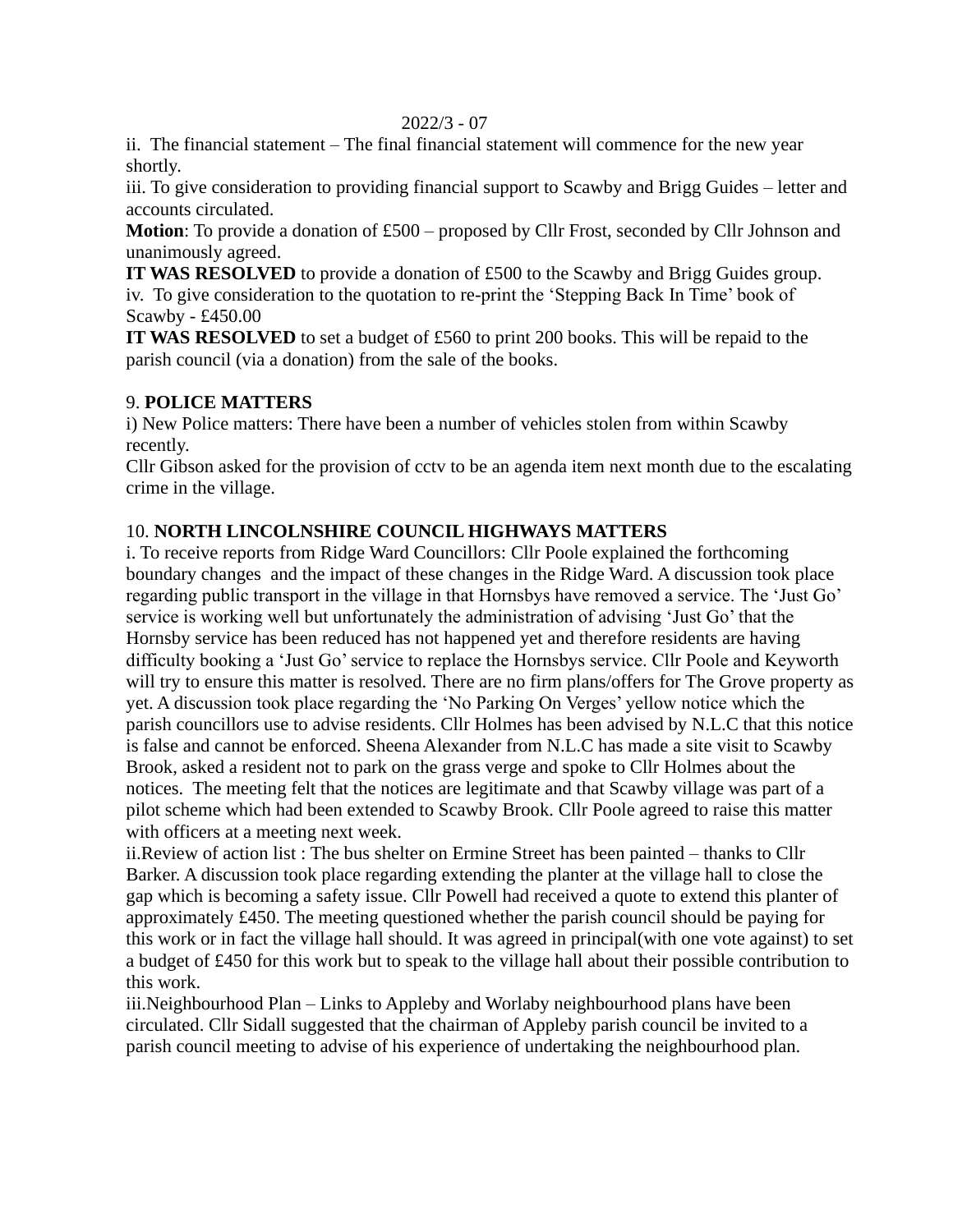iv.Beacon – Planning application has been acknowledged but a heritage statement is required as the site is within the conservation area. Further maps are also required which are to the designated scale. The chairman and clerk are dealing with this matter.

v.New highways matters: Cllr Johnson advised that Holly Mumby Croft is chasing up the slurry sealing of the pavements in Scawby. There is a large pot hole outside 24 Messingham lane. The community speed watch group are very short of volunteers and are struggling to get out the required once a week. More volunteers are required or the group may have to fold. It was reported that N.L.C have repainted the edge of the highway with a solid white line on Kirton Road, this is also required on Brigg Road, Scawby – past the cemetery – clerk to report to N.L.C.

# 11. **PLAYING FIELD AND VILLAGE MATTERS**

i. Health and safety incidents at the playing fields: No matters to report

ii. Mini Orchard – side of the co-op – Awaiting formal licence but the fruit trees can be planted immediately. A Sissons provided a quotation of £563.94to create the garden area at the coop. Cllr Chamberlain requested that this garden only be planted up once (summer bedding) and that Cllr Chamberlain and Sidall would plant bulbs for the Spring. The clerk to advise A Sissions of this alteration and request a revised quote. Cllr Sidall asked that the council confirm that a plaque/sign can be positioned within this garden indicating that it is to commemorate the Queens platinum Jubilee – the meeting agreed and Cllr's Sidall, Chamberlain and Powell will organise this.

iii. Notice Board at coop store – A licence is being drawn up for this parish notice board. iv. Illuminating the Willow tree on the village green: This has been completed – thanks to Cllr Coleman for his work on this project.

v. Defibrillator for the pavilion at the playing fields: Clerk has contacted 'Heartbeat' for a quotation for a defibrillator.

The quotation received was for an unlocked cabinet – the meeting felt that a locked cabinet was more suitable. The quotation for a locked, heated cabinet is  $£1250 + £16$  PP. Clerk to arrange a new formal quotation.

**IT WAS RESOLVED** unanimously to purchase a defibrillator with a heated lockable cabinet with delivery to Cllr Coleman.

vi. Any new village matters: Cllr Frost advised the meeting that a new set of step ladders and a hose pipe is required at the pavilion. There is a semi blocked toilet, 2 sets of lights out and a shower not working. This work will be undertaken under emergency powers.

The village green needs a new black litter bin – agenda next month.

Cllr Coleman suggested that the alarm should be reinstated at the pavilion, however it needs to be monitored – agenda next month.

Cllr Russell provided information relating to solar activated speed signs and asked the meeting to consider purchasing such a sign. The clerk advised that N.L.C have a preferred supplier and that it may be possible to get a community pot grant for such a sign. There are also installation costs from N.L.C. Clerk to provide a quotation for next months meeting.

Cllr Johnson has acquired a roller for the playing fields and will roll the pitches after the gala weekend.

The flytipping is still evident at the end of Sturton lane.